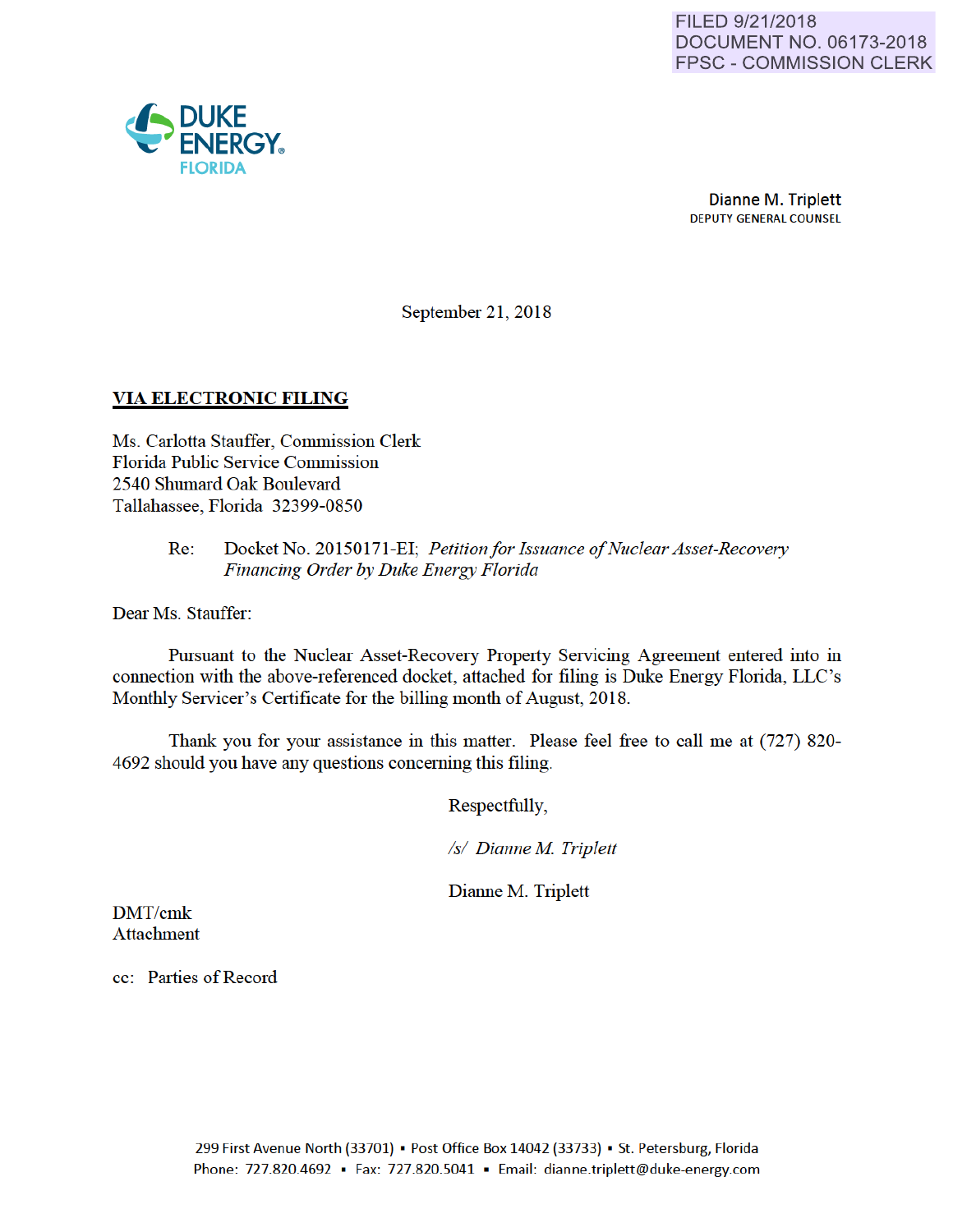## **CERTIFICATE OF SERVICE**

I HEREBY CERTIFY that a true and correct copy of the foregoing has been furnished via electronic mail to the following this  $21<sup>st</sup>$  day of September, 2018.

|                                             | Attorney                          |  |  |
|---------------------------------------------|-----------------------------------|--|--|
|                                             |                                   |  |  |
| Theresa Tan / Rosanne Gervasi               | C. Rehwinkel / J. Kelly           |  |  |
| Office of the General Counsel               | <b>Office of Public Counsel</b>   |  |  |
| Florida Public Service Commission           | c/o The Florida Legislature       |  |  |
| 2540 Shumard Oak Blvd.                      | 111 West Madison Street, Room 812 |  |  |
| Tallahassee, FL 32399-0850                  | Tallahassee, FL 32399-1400        |  |  |
| ltan@psc.state.fl.us                        | kelly.jr@leg.state.fl.us          |  |  |
| <u>rgervasi@psc.state.fl.us</u>             | rehwinkel.charles@leg.state.fl.us |  |  |
|                                             |                                   |  |  |
| Jon C. Moyle, Jr. / Karen A. Putnal         | James W. Brew / Owen J. Kopon     |  |  |
| 118 North Gadsden Street                    | 1025 Thomas Jefferson Street, NW  |  |  |
| Tallahassee, FL 32301                       | Eighth Floor, West Tower          |  |  |
| jmoyle@moylelaw.com                         | Washington, DC 20007-5201         |  |  |
| kputnal@moylelaw.com                        | jbrew@smxblaw.com                 |  |  |
|                                             | ojk@smxblaw.com                   |  |  |
| Robert Scheffel Wright / John T. LaVia, III |                                   |  |  |
| 1300 Thomaswood Drive                       |                                   |  |  |
| Tallahassee, FL 32308                       |                                   |  |  |
| schef@gbwlegal.com                          |                                   |  |  |
| jlavia@gbwlegal.com                         |                                   |  |  |
|                                             |                                   |  |  |

*/s/ Dianne M. Triplett*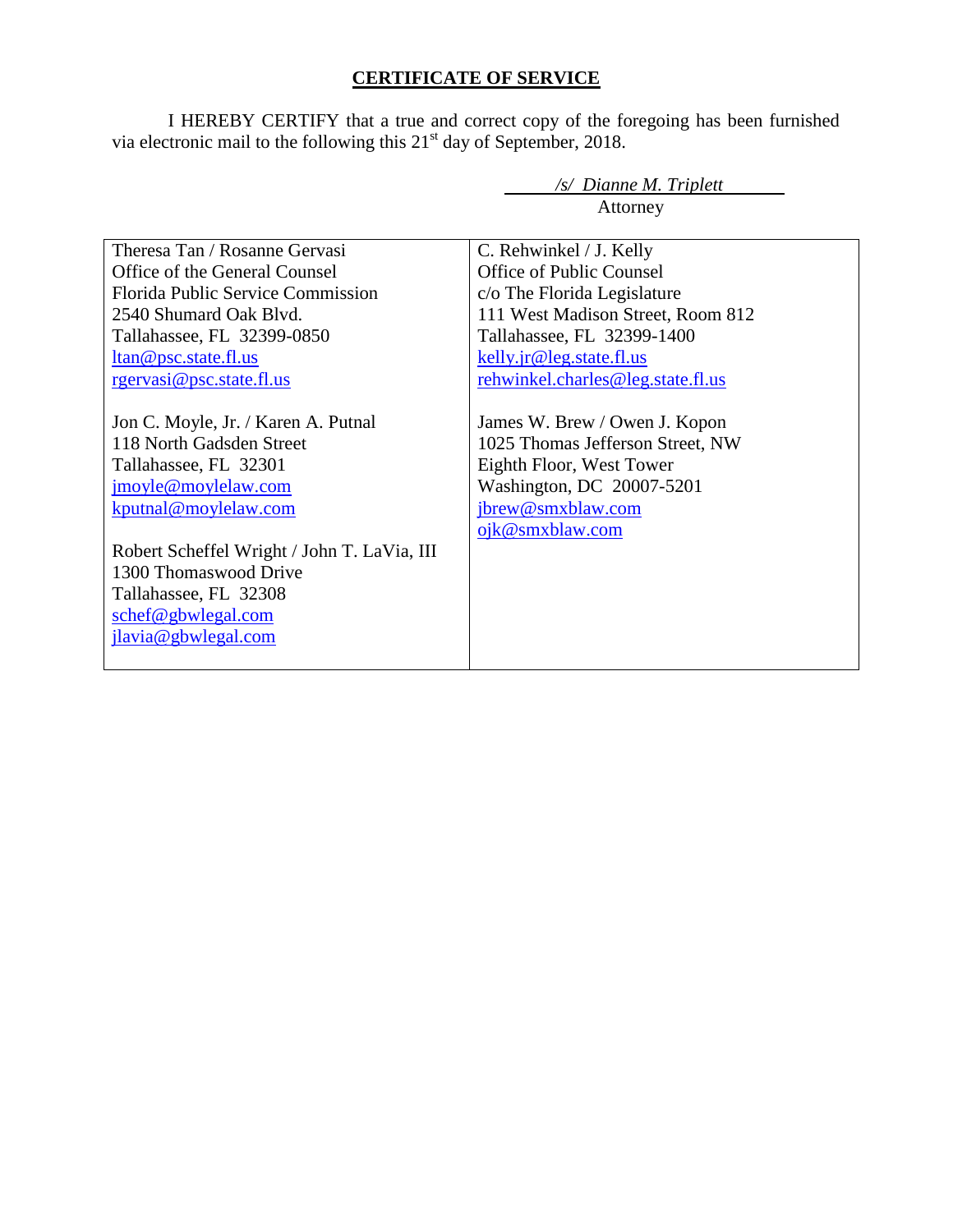# **MONTHLY SERVICER'S CERTIFICATE**

### DUKE ENERGY FLORIDA PROJECT FINANCE, LLC

### \$1,294,290,000 Series A Senior Secured Nuclear Asset-Recovery Bonds

Pursuant to SECTION 3.01(b) of the Nuclear Asset-Recovery Property Servicing Agreement dated as of June 22, 2016 by and between Duke Energy Florida, Inc., as Servicer, and Duke Energy Florida Project Finance, LLC, as Issuer (the "Servicing Agreement"), the Servicer does hereby certify as follows:

Capitalized terms used but not defined in this Monthly Servicer's Certificate have their respective meanings as set forth in the Servicing Agreement. References herein to certain sections and subsections are references to the respective sections or subsections of the Servicing Agreement.

Current BILLING MONTH: August 2018

Current BILLING MONTH: 7/31/2018 - 8/28/2018

| Standard Billing for prior BILLING MONTH: July 2018                                       |    |             |       |
|-------------------------------------------------------------------------------------------|----|-------------|-------|
| <b>Residential Total Billed</b>                                                           | \$ | 280,855,053 |       |
| Residential NUCLEAR ASSET-RECOVERY CHARGE ("NARC") Billed                                 |    |             |       |
|                                                                                           |    | 5,374,548   | 1.91% |
| General Service Non-Demand Total Billed                                                   |    | 25,625,591  |       |
| General Service Non-Demand NARC Billed                                                    |    | 390,291     | 1.52% |
|                                                                                           |    |             |       |
| General Service Billed                                                                    |    | 1,576,324   |       |
| <b>General Service NARC Billed</b>                                                        |    | 24,670      | 1.57% |
|                                                                                           |    |             |       |
| <b>General Service Demand Total Billed</b>                                                |    | 120,032,247 |       |
| General Service Demand NARC Billed                                                        |    | 2,264,841   | 1.89% |
|                                                                                           |    |             |       |
| <b>Curtailable Total Billed</b>                                                           |    | 694,213     |       |
| <b>Curtailable NARC Billed</b>                                                            |    | 9,409       | 1.36% |
|                                                                                           |    |             |       |
| Interruptible Total Billed                                                                |    | 11,454,526  |       |
| Interruptible NARC Billed                                                                 |    | 254,686     | 2.22% |
| <b>Lighting Total Billed</b>                                                              |    | 2,227,838   |       |
| <b>Lighting NARC Billed</b>                                                               |    | 11,965      | 0.54% |
|                                                                                           |    |             |       |
| YTD Net Write-offs as a % of Total Billed Revenue (see Note 1)                            |    |             |       |
| Non-Residential Class Customer Write-offs                                                 |    |             |       |
| Residential Class Customer Write-offs                                                     |    |             |       |
| Total Write-offs                                                                          |    |             |       |
|                                                                                           |    | 0.15%       |       |
| Aggregate NARC Collections (see Note 2)                                                   |    |             |       |
|                                                                                           |    |             |       |
| <b>Total NARC Remitted for Current BILLING MONTH</b><br><b>Residential NARC Collected</b> |    |             |       |
| General Service Non-Demand NARC Collected                                                 | \$ | 5,671,195   |       |
| <b>General Service NARC Collected</b>                                                     |    | 412,243     |       |
| <b>General Service Demand NARC Collected</b>                                              |    | 26,369      |       |
| Curtailable NARC Collected                                                                |    | 2,389,953   |       |
|                                                                                           |    | 8,790       |       |
| <b>Interruptible NARC Collected</b>                                                       |    | 268,969     |       |
| <b>Lighting NARC Collected</b>                                                            |    | 12,306      |       |
| <b>Sub-Total of NARC Collected</b>                                                        | ŝ  | 8,789,825   |       |
| <b>Total Current NARC Collected and Remitted</b>                                          | \$ | 8,789,825   |       |
|                                                                                           |    |             |       |